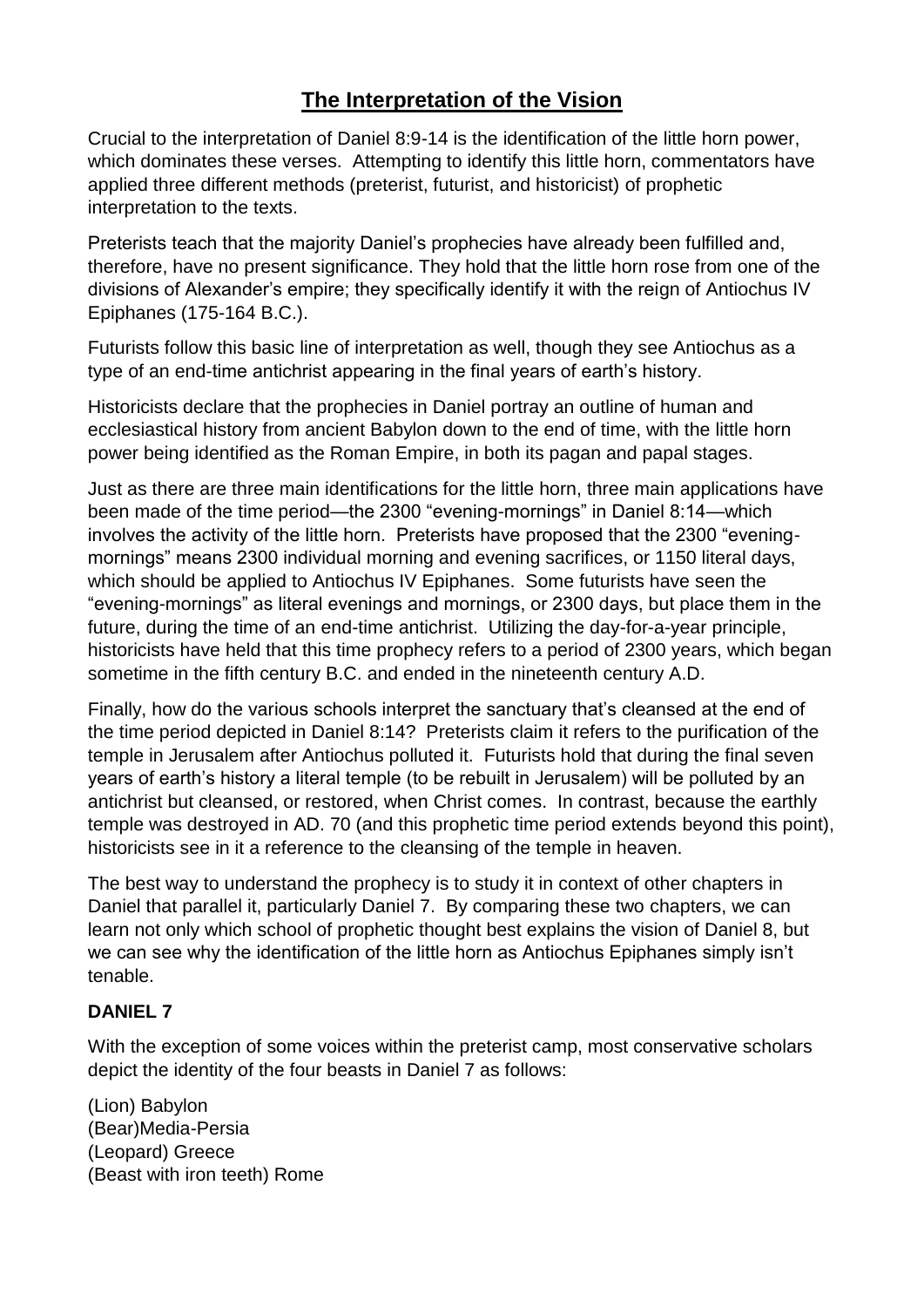Historicists and futurists do diverge, however, when they come to the little horn that arises out of the fourth power, Rome (Daniel 7:8-9, 20-21, 24-25).

The former identify it as the papal horn, which came out of pagan Rome; the latter, holding to a gap in the flow of prophetic history, identify it as the still future anti-Christ.

While acknowledging (as all the schools do) that the first beast is Babylon, the preterist interpretation identifies the second and third beast of Daniel 7 as Media and then Persia, with the fourth beast being Greece (which arises after Persia) and the little horn coming out of Greece as Antiochus Epiphanes. This argument, however, falls apart on numerous grounds, including the lack of historical data to warrant that separation of Media and Persia into two successive kingdoms.

In contrast, support for the interpretation of Daniel 7 as being Babylon, Media-Persia, Greece, and Rome can be found in the interpretation of the ram in Daniel 8. Its two disproportionate horns are specifically identified as the kings of Media and Persia together (vs. 20), reflective of the duality found in the prophet's view of the bear in Daniel 7, which was raised up one side (Daniel 7:5). Meanwhile, the three-directional nature of the ram's conquests (Daniel 8:4) also parallels the three ribs depicted in the mouth of the bear (Daniel 7:5), since it expanded to the north (Lydia), to the west (Babylon), and to the south (Egypt), an accurate description of the Media-Persian expansion.

Thus, if in Daniel 7 Media-Persia is the second beast, and Greece the third, then the nondescript beast, the fourth beast in the prophecy, must represent Rome, the great power that arose after Greece. Therefore, the little horn that came from this fourth beast cannot represent Antiochus IV, who arose prior to, and not after, Rome.

Thus, if the little horn in Daniel 8 is an entity that came out of Rome, not Greece, what is its relationship to the little horn in Daniel 8? Could the little horn in Daniel 8 still be Antiochus Epiphanes, even though the little horn in Daniel 7 cannot? Though it's certainly possible that it could be referring to two different powers, significant arguments exist in favor of identifying the little horns in these two chapters as the same historical entity.

1) Both are identified with the same symbol: a horn 7:8ff, Aramaic, qeren 8:9 ff, Hebrew qeren

2) Both are described as "little" at the outset. 7:8, Aramaic, zerath 8:9. Hebrew, serath

3) Both are described as becoming "great" later on. 7:20, Aramaic, rab 8:99ff, Hebrew, gadal

4) Both are described as persecuting powers. 7:21, 25; 8:10, 24

5) Both have the same target group as object of their persecution. 7: 27 "people of the saints, 8: 24 "people of the saints" Aramaic, am quaddise Hebrew, am qedosim Cf. vss. 21, 25

6) Both are described as self-exalting and blasphemous powers. 7:8, 11, 20, 25 8:10- 12, 25

7) Both are described as crafty and intelligent. 7:8 "eyes of a man" 8:25 "cunning and deceit"

8) Both represent the final and greatest anti-God climax of their visions. 7:8-9, 21-22, 25- 26 8:12-14, 25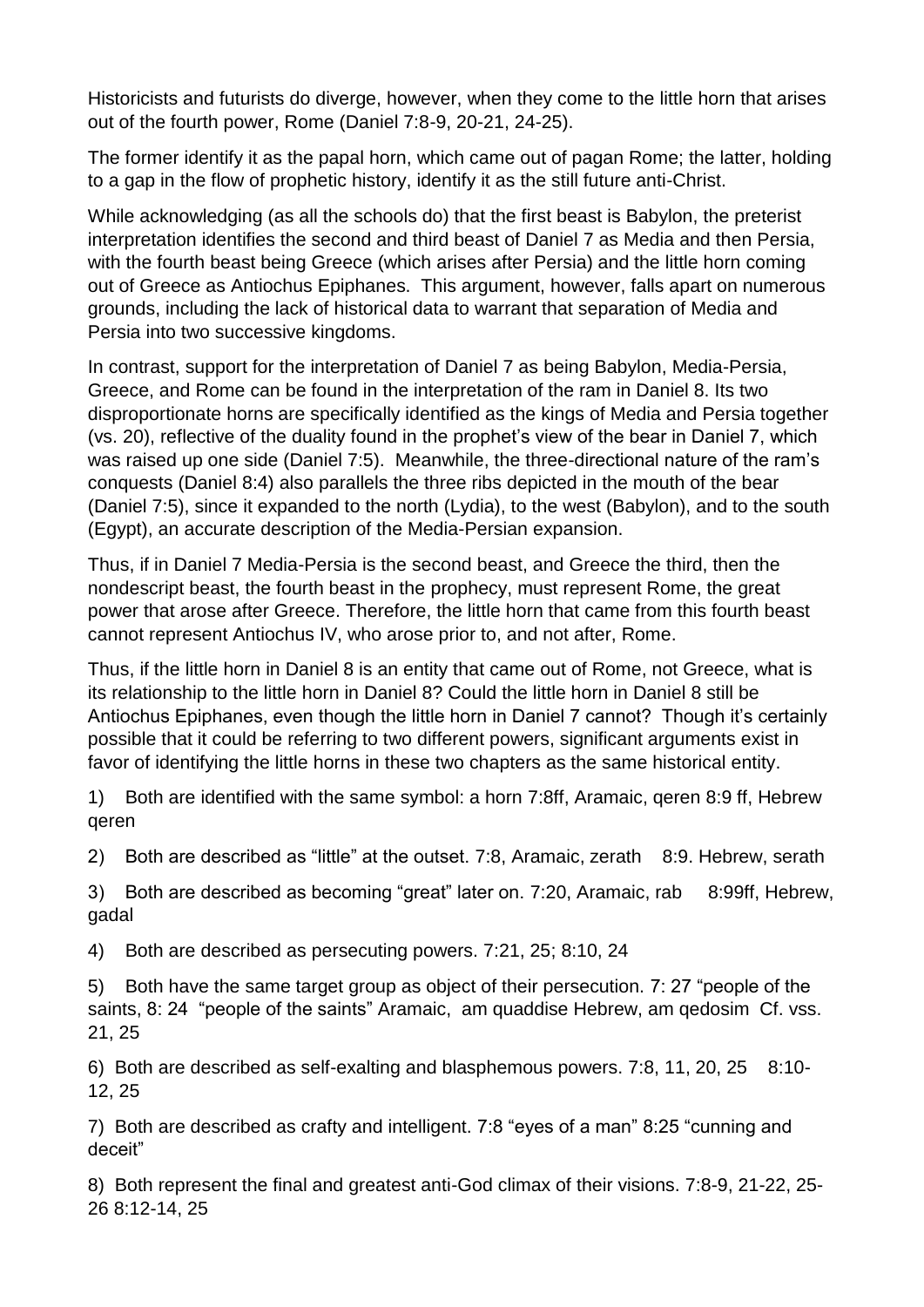9) Both have aspects of their work delineated by prophetic time. 7:25 8:13-14

10) The activities of both extend to the time of the end. 7:26-26, cf. 12:7-9 8:17, 19

11) Both are to be supernaturally destroyed. 7:11, 26 8:25

How much more evidence does one need? The little horn power of Daniel 7 and the littler horn power of Daniel 8 are both the same entity, and because the little horn in Daniel 7 cannot be Antiochus Epiphanes, the little horn in Daniel 8 can't be, either. Meanwhile, textual evidence within Daniel 8 itself also helps debunk the Antiochus interpretation for the little horn.

## **DANIEL 8**

Because Antiochus IV is commonly identified with the little horn of Daniel 8, arguments favoring this identification will be considered first:

1) Antiochus was a Seleucid king. As one of this dynasty who assumed control in part of Alexander's old empire, Antiochus did proceed from the breakup of the Grecian empire after the death of Alexander.

2) Antiochus' succession was irregular. According to the chapter, this little horn arose, "but not with his power," which suggests that the little horn came to power through an irregular succession. A son of Seleucus IV should have succeeded to the rule after his father's assassination. However, the king's brother, Antiochus IV, came to the throne instead, aided by the armies of Pergamos. It is possible to apply the phrase "but not by his own power" to this course of events.

3) Antiochus persecuted the Jews.

4) Antiochus polluted the Jerusalem temple and disrupted its services. However, it remains to be seen whether he did all the things against the temple that Daniel 8 says the little horn did.

Meanwhile, there are a number of arguments from Daniel 8 against equating Antiochus IV with the little horn.

1) Comparative greatness of the little horn. In the chapter, the Persian ram "magnified himself" (8:4); the Grecian goat "magnified himself exceedingly" (8:8). By contrast the little horn magnified itself "exceedingly "in different directions. On the horizontal level it "grew exceedingly great" toward the south, east, and glorious land. On the vertical plane it "grew great . . . to the host of heaven," and ultimately "magnified itself . . . up to the Prince of the host" (8:9-11).

The verb "to be great," gādal, occurs only once each with Persia and Greece, but it appears three times with the little horn. In other words, the little horn was greater than the two powers that preceded it in the chapter, which means Antiochus IV should have exceeded the Media-Persian and Greek empires in greatness. Obviously, he didn't. He wasn't even close. Indeed, he ruled only one portion of the Grecian Empire, and did that with but little success. In this crucial point, Antiochus fails miserably.

2) Conquests. The horn "grew exceedingly great toward the south, toward the east, and toward the glorious land."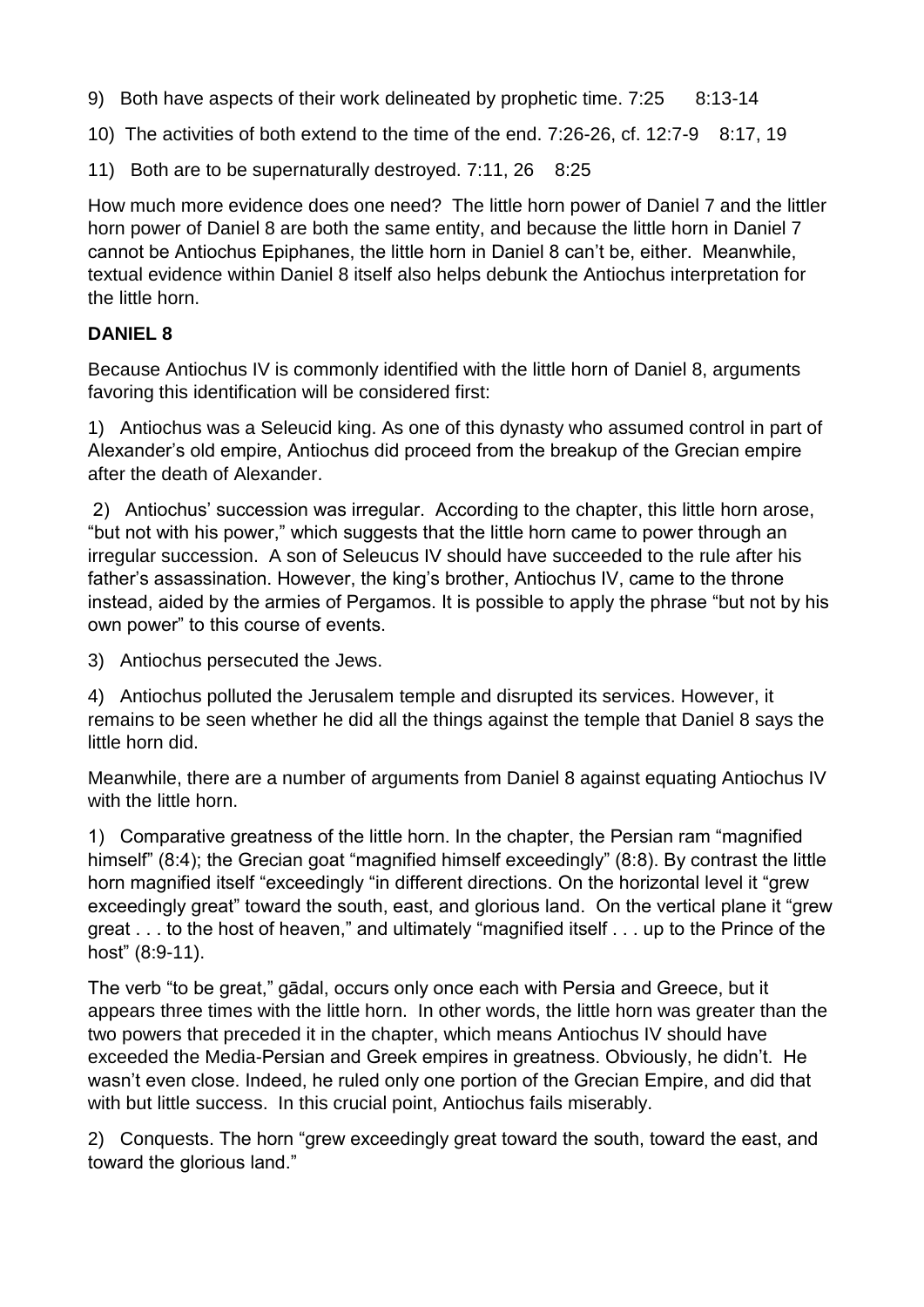a. To the south. The predecessor to Antiochus IV was the king who added Palestine to the territory ruled by the Seleucids when he defeated armies at Paneas in 198 B.C. Antiochus IV attempted to extend his southern frontier into Egypt with the campaign of 170-168 B.C. He was successful in conquering most of the Delta in 169 B.C. The following year (168 B.C.) he marched on Alexandria but was turned back by a Roman diplomatic mission and had to abandon his Egyptian conquests. Thus his partial success in Egypt was transitory, and it is doubtful that he really did grow "exceedingly great toward the south."

 b. To the east. Antiochus IV's predecessor, not Antiochus IV himself, subjugated the east with his victorious campaigns of 210-206 B.C. that took him to the frontier of India. Most of the territories involved rebelled and became independent, however, after the Romans defeated him at Magnesia. Antiochus IV attempted to regain some of this territory. After some initial diplomatic and military successes, his forces stalled. He died during the course of these campaigns, apparently from natural causes, in the winter of 164/3 B.C. Antiochus IV did have some initial successes, he did not accomplish nearly as much in this area as his predecessor, and this project was left incomplete at Antiochus IV's death. Thus his partial and incomplete military successes hardly match the prophetic prediction of the little horn "growing exceedingly great" toward the east.

c. To the glorious land. Antiochus IV is noted in 1 Maccabees 1-6 as the ruler who desecrated the temple and persecuted the Jews. This did not occur because of any conquest of his own, but because his predecessor had already taken Palestine. Antiochus IV, therefore, could not have "grown exceedingly great toward the glorious land" (Judea, presumably) in any sense of military conquest. He could have "[grown] exceedingly" only in the sense of exercising or abusing his control over what was already part of his kingdom when he came to the throne.

Indeed, not only was Antiochus IV not the conqueror of Palestine, but defeats of his forces toward the end of his reign in the region eventually led to the complete independence of Judea. While he was campaigning in the east, his Palestinian forces were beaten (1 Macc 3:57; 4:29) in Judea. Toward the end of 164 B.C. the Jews liberated the polluted temple from their hands and rededicated it (1 Macc 5:52). Antiochus died in the east shortly thereafter, early in 163 B.C. (1 Macc 6:15).

In short, the net results of what Antiochus accomplished in these three geographical spheres was negligible, even (in some cases) negative. Thus he hardly fits the specification of this prophecy, which states that the little horn was to grow "exceedingly great toward the south, toward the east, and toward the glorious land."

3) Anti-temple activities.

The phrase, "the place of his sanctuary was cast down" (8:11, KJV) indicates what was done to the temple building, God's dwelling place itself, by the little horn. According to Daniel 8:11, it was this "place," this mākôn of God's sanctuary, that was to be cast down by the little horn, something that Antiochus never did. Though he did desecrate temple, as far as is it is known, he did not damage its architecture in any significant way.

4) Time factors for the little horn:

a. Time of origin. The little horn—dated in terms of the four kingdoms that came from Alexander's empire—was to come up "at the latter end of their rule" (8:23). The only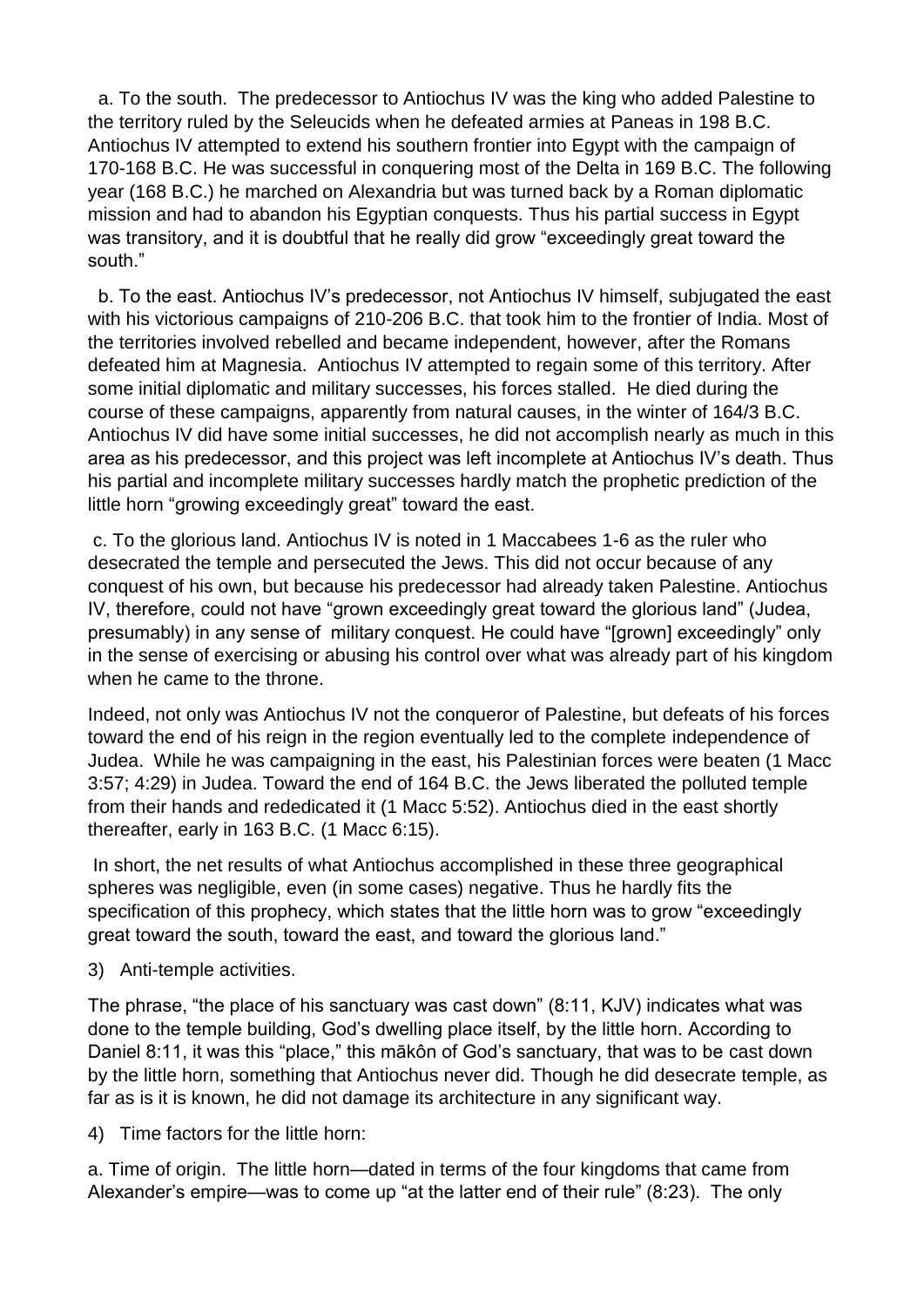problem is that the Seleucid dynasty consisted of a line of more than 20 kings who ruled from 311 to 65 B.C., and Antiochus IV was the eighth in line of those kings (he ruled from 175 to 164/3 B.C.). Because more than a dozen Seleucids ruled after him, and fewer than a dozen ruled before him, he hardly arose "at the latter end of their rule." The Seleucids ruled for a century and a third before Antiochus IV and a century after him, which places him within two decades of the midpoint of the dynasty and not "at the latter end of their rule."

 b. Duration. The chronological time frame ("unto 2300 evening-mornings") in Daniel 8:14 has been interpreted as the time that Antiochus IV had desecrated the temple or persecuted the Jews. The precise dates for this are well established, and they covered a period of exactly three years and ten days. Neither 2300 literal days (six years, four and two-thirds months) nor 1150 literal days (made by pairing evening and morning sacrifices to make full days) fits this historical period, since even the shorter of the two is two months too long.

c. The End. When Gabriel came to Daniel to explain the vision of chapter 8, he introduced his explanation with the statement, "Understand, O son of man, that the vision is for the time of the end" (8:17). At the beginning of his actual explanation Gabriel again emphasized this point by stating, "Behold, I will make known to you what shall be at the latter end of the indignation; for it pertains to the appointed time of the end" (8:19). The phrases, "the time of the end" and "the appointed time of the end," are also essential for a correct identity of the little horn.

Because the third and final section of the vision is concerned mainly with the little horn and its activities, it seems reasonable to conclude that the horn relates most directly to the "time of the end." The end of the little horn, therefore, should coincide in one way or another with "the time of the end."

At a bare chronological minimum Daniel's time prophecies (Dan 9:24-27) had to extend to the time of the Messiah, Jesus, in the first century AD. "The time of the end" could arrive only some time after the fulfillment of that prophecy concerning Jesus (after all, how could there be "the time of the end" before Christ came?). Therefore, there is no way that Antiochus, who died in 164/3 B.C., fits with "the time of the end."

5) Nature or the end or the little horn. According to the prophecy, the little horn was to come to its end in a particular way. "But, by no human hand, he shall be broken" (8:25), similar to the language that brought and end to the statue in Daniel 2 (Daniel 2:34), indicating supernatural intervention. Given the nature of the statement in 8:25, how could Antiochus IV fulfill this particular specification? As far as is known, he died of natural causes—not from extraordinary circumstances—during the course of his eastern campaign in 164/3 B.C.

#### 6) Origin of the little horn

Much ado is made regarding the origin of the little horn. The texts in questions are as follows: "Therefore the he goat waxed very great: and when he was strong, the great horn was broken; and for it came up four notable ones toward the four winds of heaven. And out of one of them came forth a little horn, which waxed exceeding great, toward the south, and toward the east, and toward the pleasant land" (Daniel 8: 8, 9). The question arises, when it says that "out of one of them" came forth a little horn, what did the "them" refer to—one of the "four notable ones," the four generals who divided Alexander's empire (out